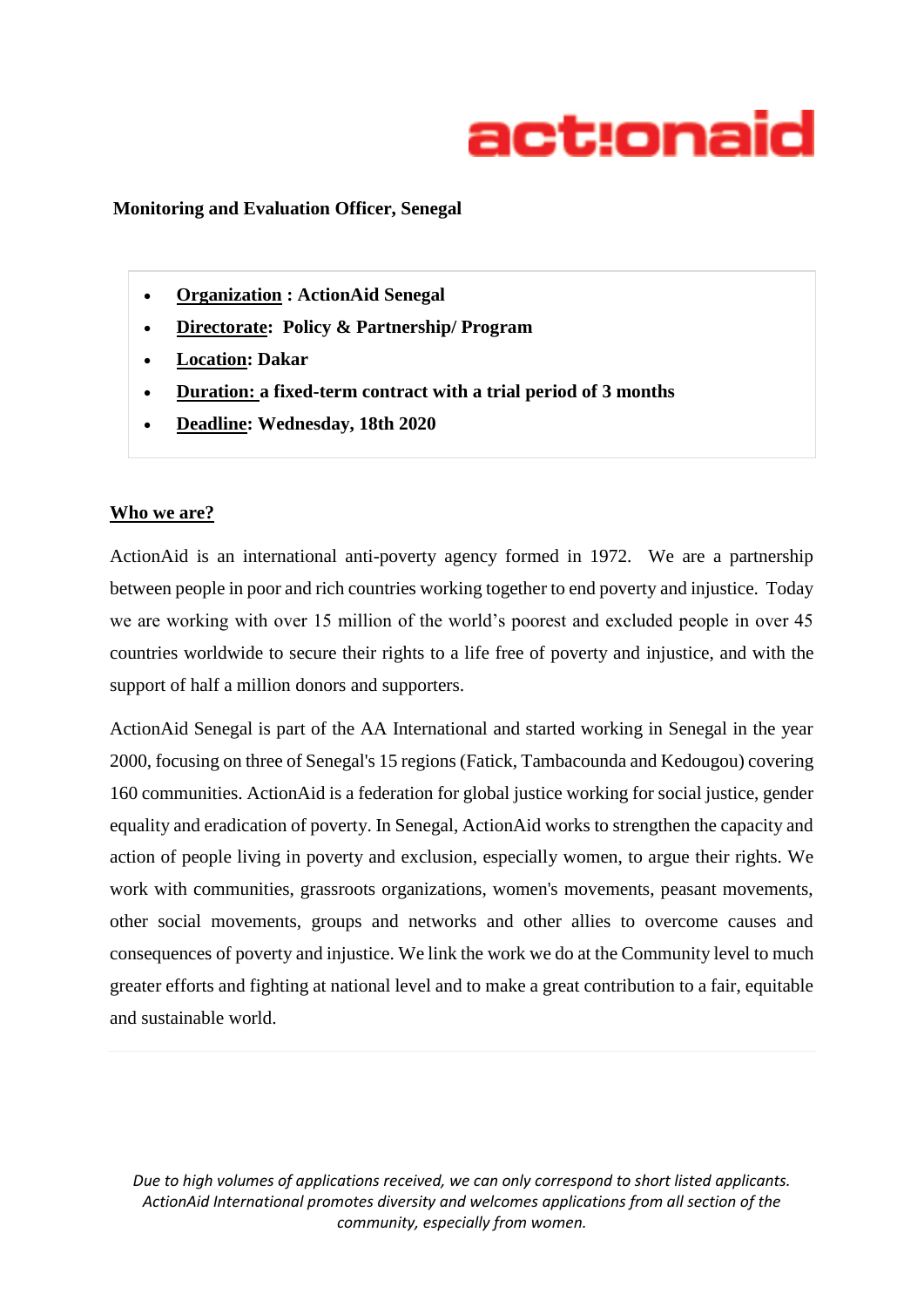### **SUMMARY OF ROLE**

ActionAid is seeking a Monitoring and Evaluation Officer. The holder of the position shall be responsible for enhancing quality and effectiveness of programme through implementation of M&E systems and assessment of programmes in accordance with our Human Rights Based Approach (HRBA) and our Country Strategic Paper.

# **ESSENTIAL FUNCTIONS**

- Support programming staff within AAS in the development of systematic and realistic monitoring plans that capture quantitative and qualitative data;
- Undertaking baseline surveys, monitoring and evaluation exercises for various initiatives;
- Build capacity of local communities, partners and staff on the logical framework, data management, data analysis and results-oriented programming, monitoring and evaluation methods and principles, report writing techniques and requirements for relevant donors;
- Establishment and maintenance of an updated information database for LRPs and Country programme;
- Participate in proposal development, in particular the development of the M&E framework for funded projects;
- Undertake mid-term and final reviews of LRPs and country programmes as necessary;
- Coordination and dissemination of annual and quarterly reports for the programmes;
- Operationalize monitoring and evaluation framework for CSP and at LRP levels;
- Act as M&E support for AAS donor funded projects, supporting development of M&E tools for such projects, training staff and partners on M&E for the projects and supporting data gathering, documentation and learning for such projects
- Organize and coordinate lessons learning workshops/review of program work plans with partners and other stakeholders;
- Facilitate documentation and reporting of assessments, program data, lessons learnt and best practices for internal and external sharing; and
- Develop and maintain effective information database on projects, providing resource and necessary support for program inputs and outputs.

# **EDUCATION**

- A Bachelors' degree in Development related subjects preferable Economics or Sociology.
- Very fluent in both English and French.

# **EXPERIENCE REQUIREMENTS**

 Minimum of three (3) years' experience in Monitoring and Evaluation of development programmes.

*Due to high volumes of applications received, we can only correspond to short listed applicants. ActionAid International promotes diversity and welcomes applications from all section of the community, especially from women.*